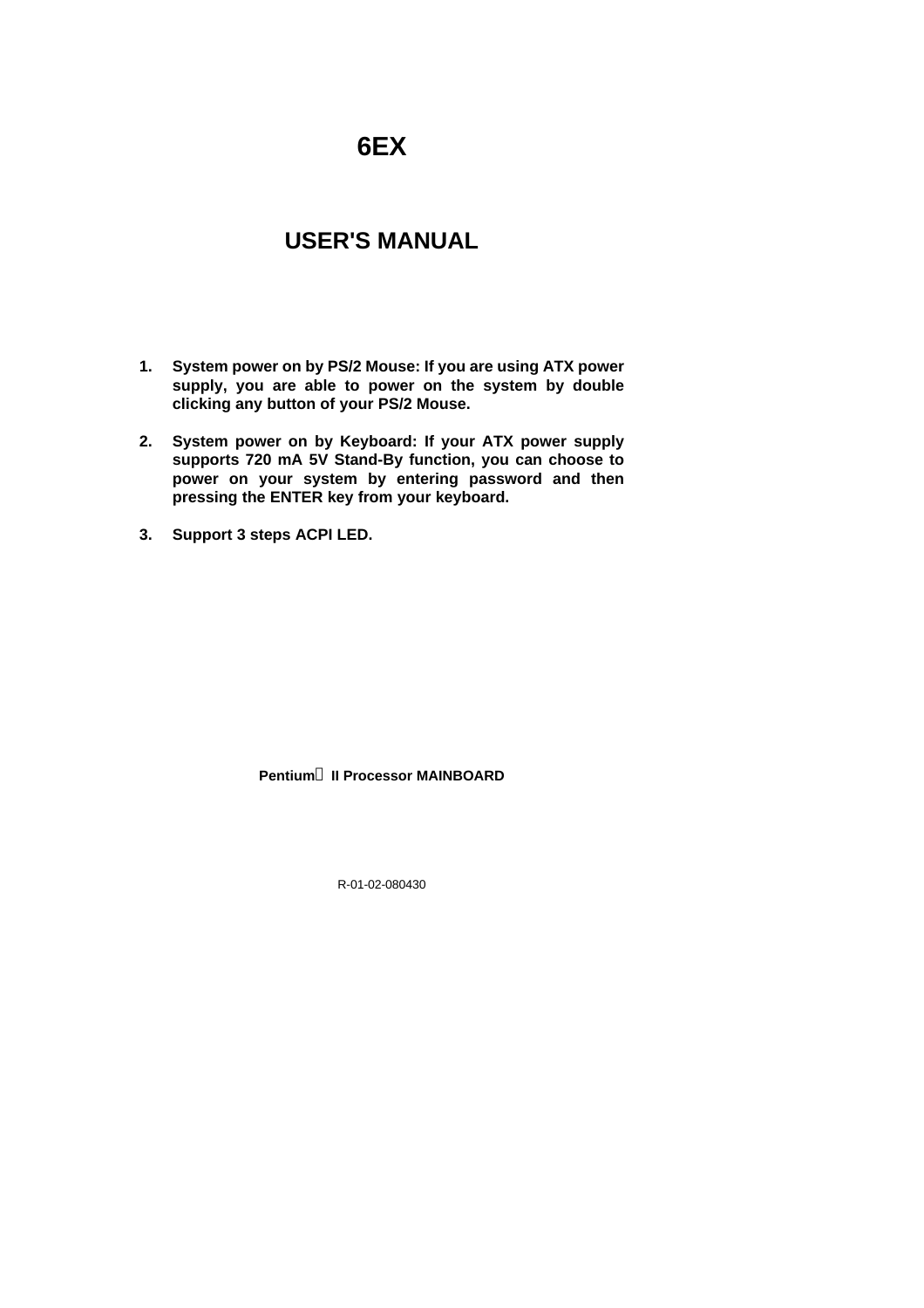**REV. 1 Second Edition**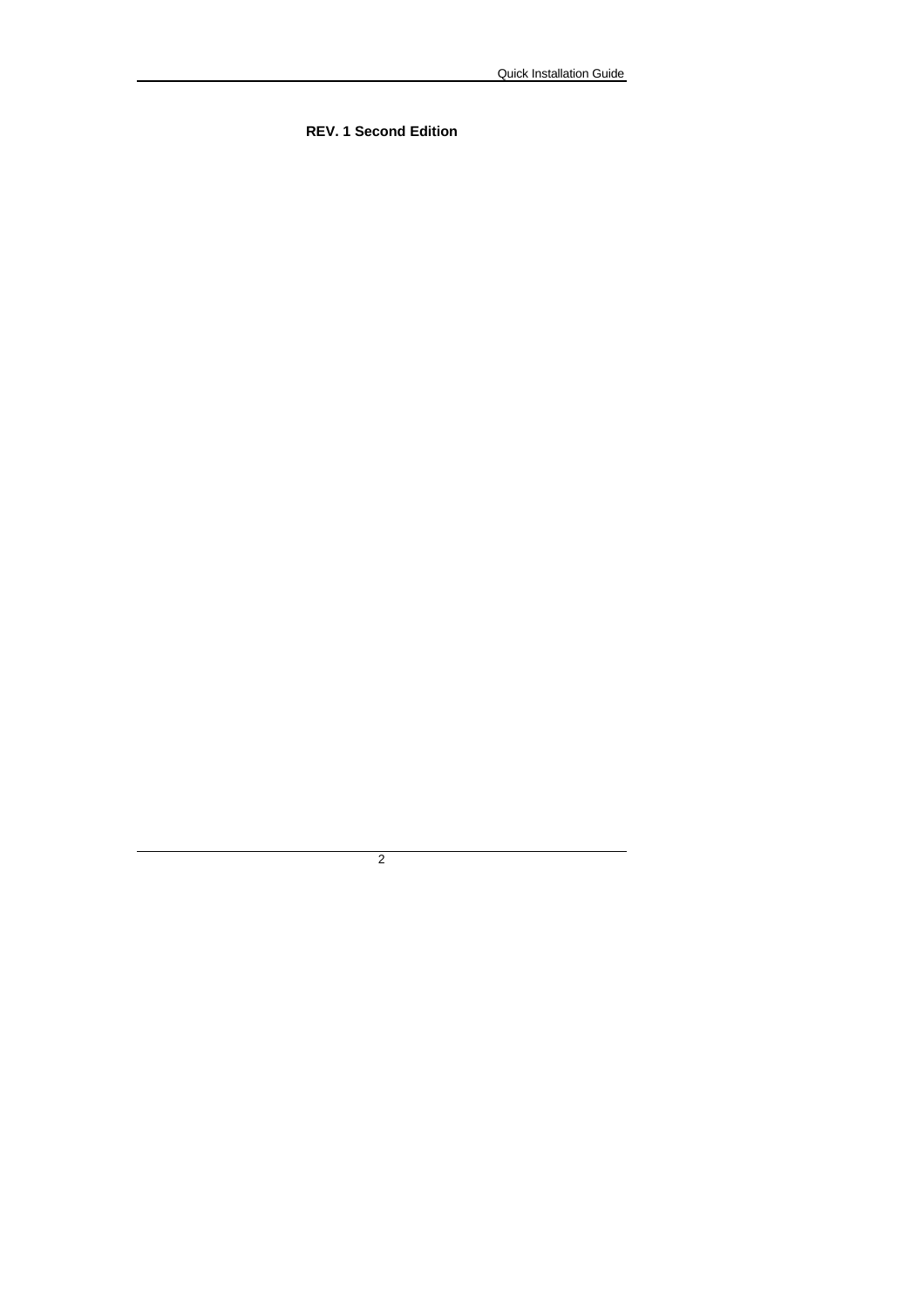The author assumes no responsibility for any errors or omissions which may appear in this document nor does it make a commitment to update the information contained herein.

**Third-party brands and names are the property of their respective owners.**

**April 30, 1998 Taipei, Taiwan**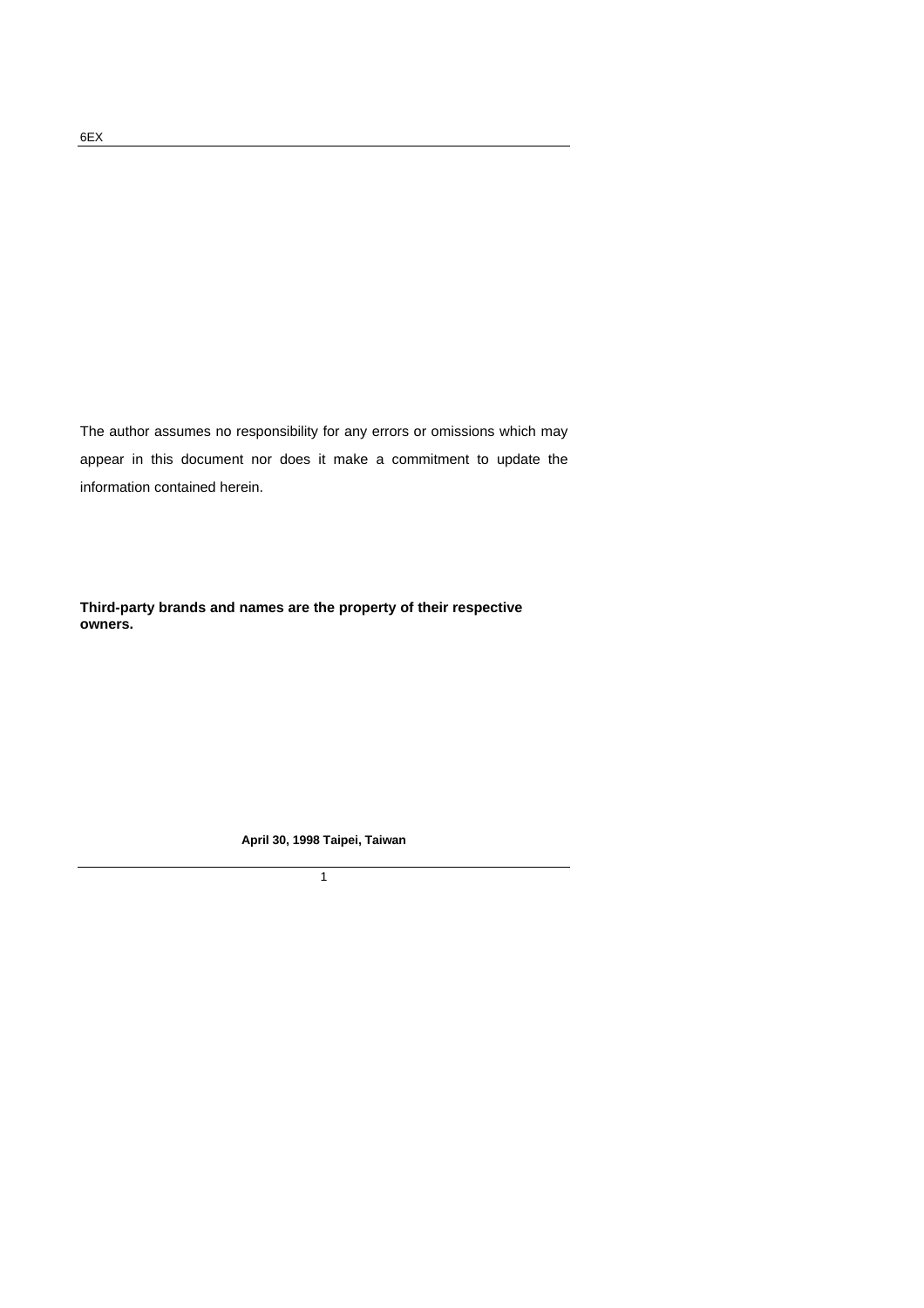## **CPU SPEED SETUP**

The default system bus speed is 66.6MHz. The user can select the system bus speed (JP2, JP3, JP4) and change the DIP SWITCH (SW) selection to set up the CPU speed for 200 - 633MHz processor.

 $\bullet$ <sup>\*</sup> The CPU speed must match with the frequency RATIO. It will cause **system hanging up if the frequency RATIO is higher than CPU's.**

| <b>FREQ. RATIO</b> | <b>DIP SWITCH (SW)</b> |                 |                 |           |  |
|--------------------|------------------------|-----------------|-----------------|-----------|--|
|                    | SW <sub>1</sub>        | SW <sub>2</sub> | SW <sub>3</sub> | SW4       |  |
| X <sub>3</sub>     | ON                     | <b>OFF</b>      | ON              | <b>ON</b> |  |
| X <sub>3.5</sub>   | OFF                    | <b>OFF</b>      | ON              | ON        |  |
| X <sub>4</sub>     | ON                     | <b>ON</b>       | <b>OFF</b>      | ON        |  |
| X <sub>4.5</sub>   | OFF                    | ON              | <b>OFF</b>      | ON        |  |
| X <sub>5</sub>     | ON                     | <b>OFF</b>      | <b>OFF</b>      | ON        |  |
| X <sub>5.5</sub>   | OFF                    | <b>OFF</b>      | <b>OFF</b>      | ΟN        |  |

 $\bullet^*$ **JP2, JP3, JP4** (Select the system speed; 66.6 MHz)

| <b>MAIN CLOCK</b> | P?    | JP3   |     |
|-------------------|-------|-------|-----|
| 66MHz             | . - 2 | . . 2 | 1-2 |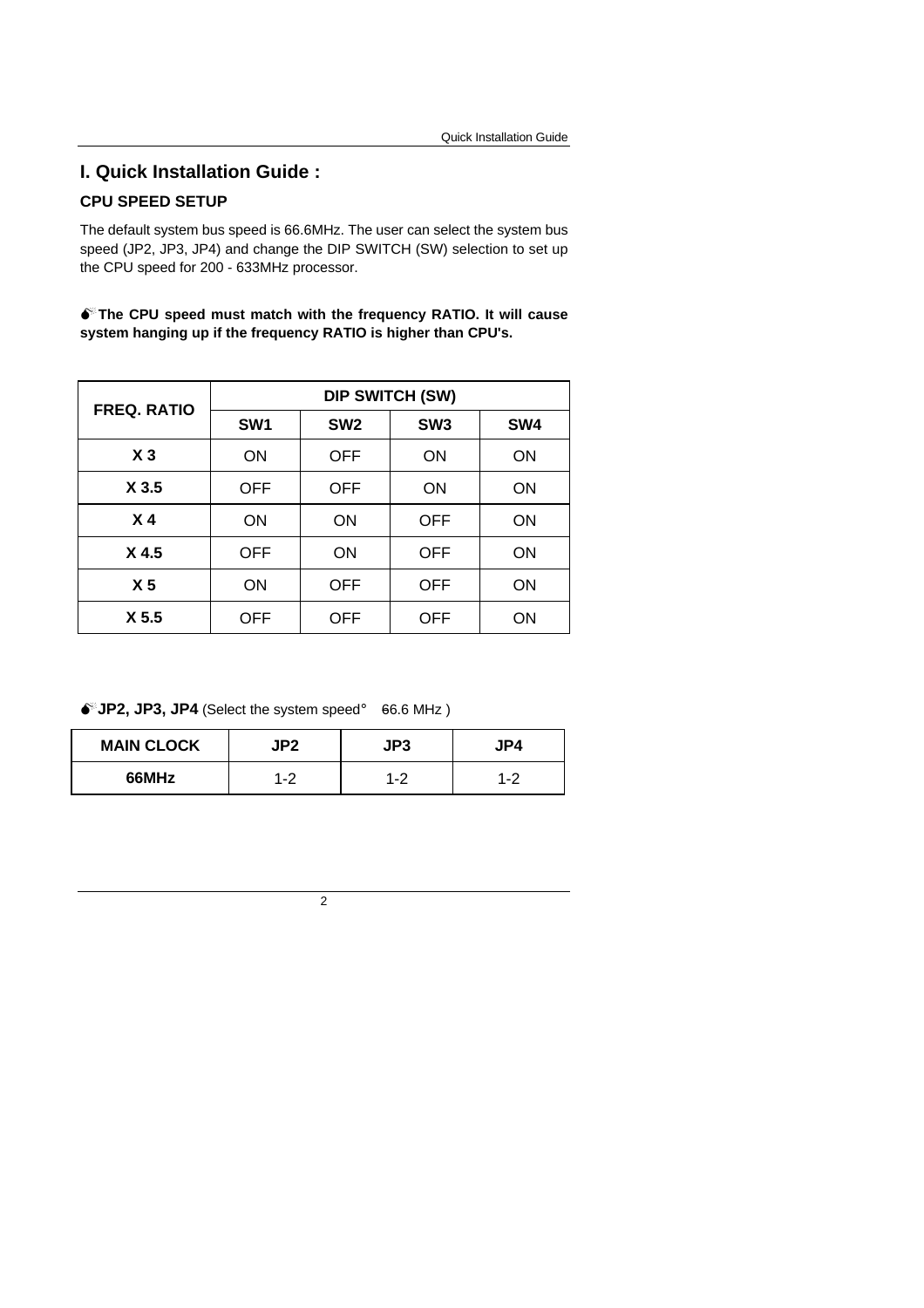6EX

#### **1. Pentiumâ II 233 / 66MHz FSB**

**2. Pentiumâ II 266 / 66MHz FSB**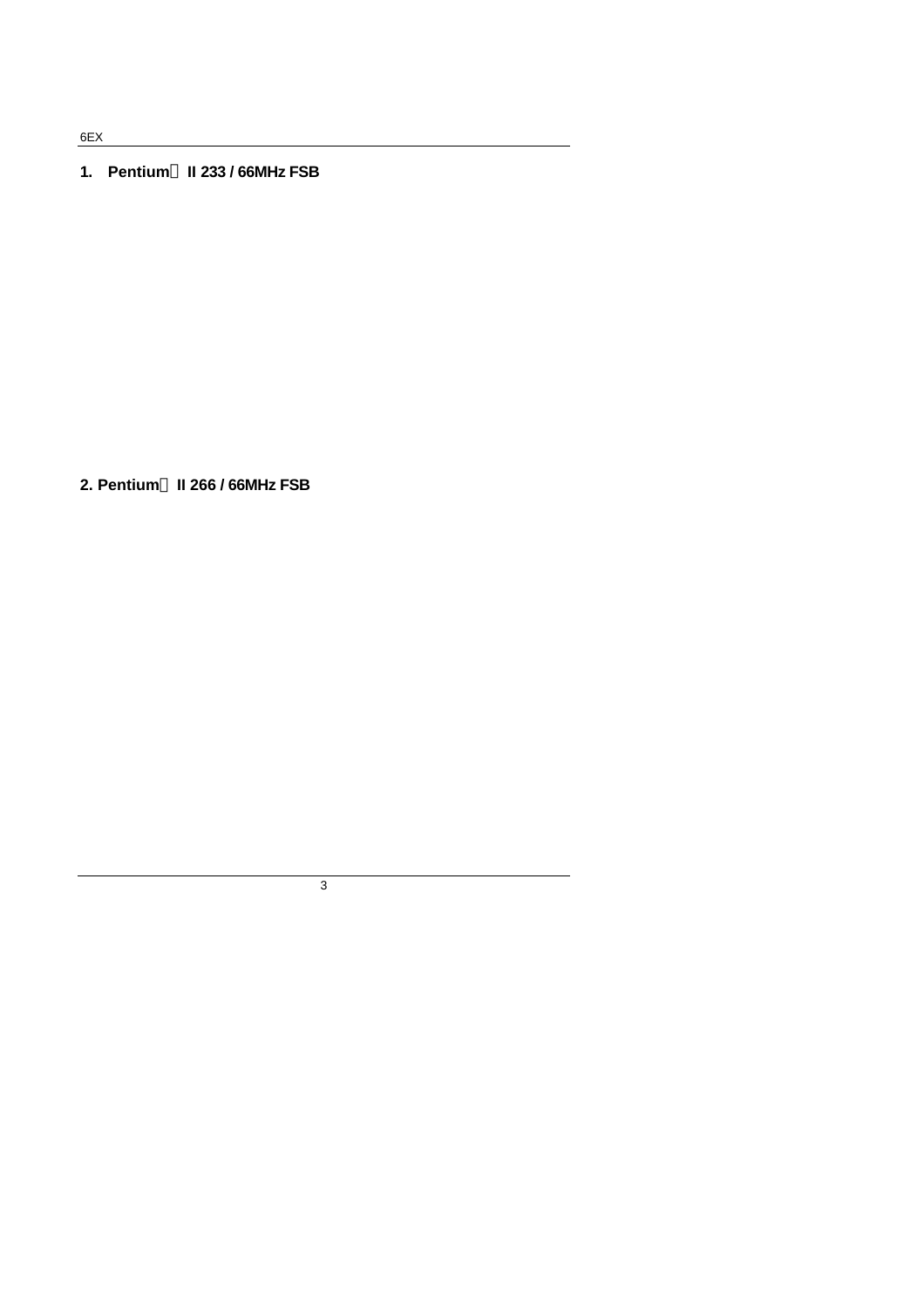**3. Pentiumâ II 300 / 66MHz FSB**

**4. Pentiumâ II 333 / 66MHz FSB**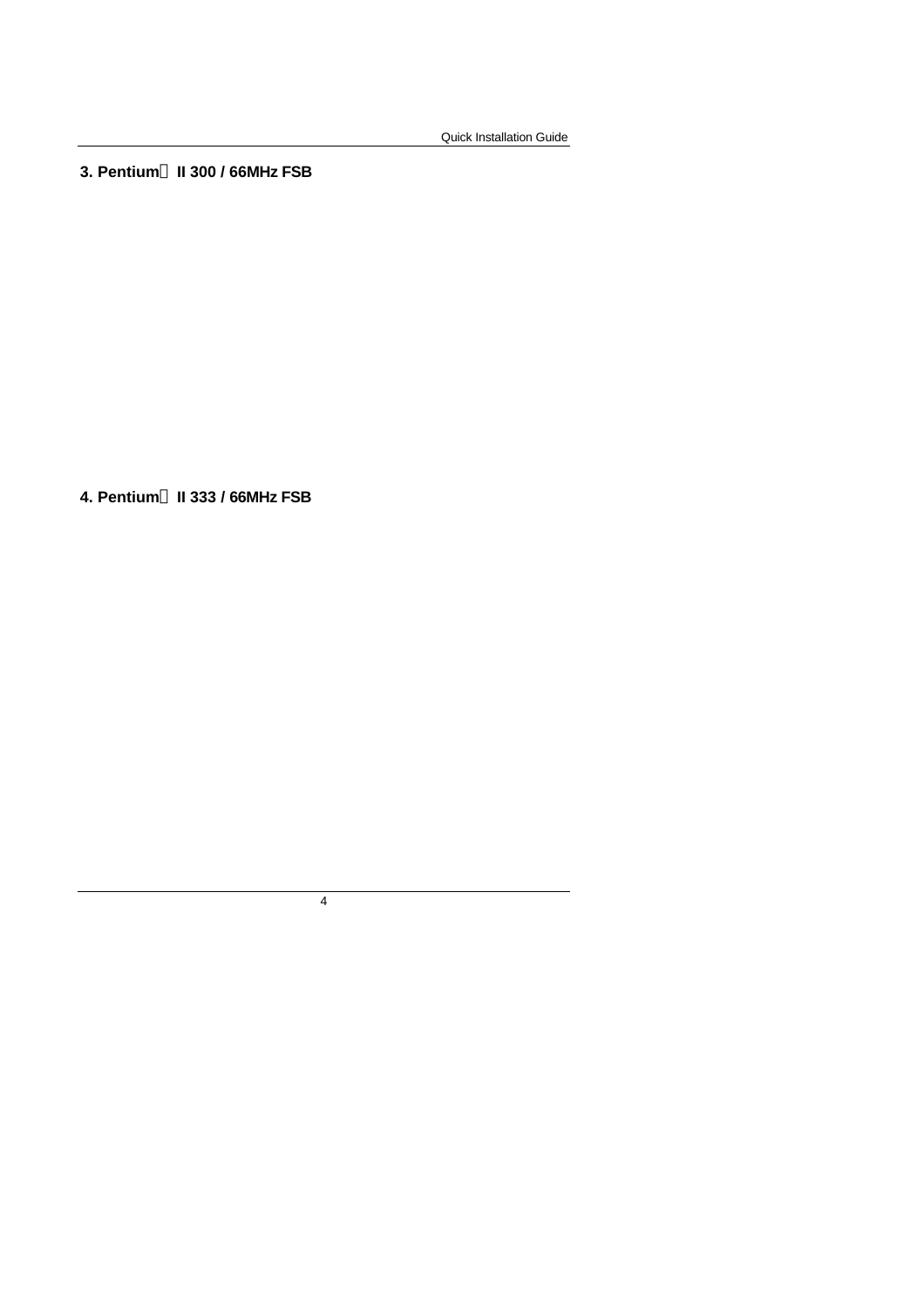6EX

#### **5. Pentiumâ II 366 / 66MHz FSB**

**II. Jumper setting :**

**SPK : Speaker Connector**

**RST : Reset Switch**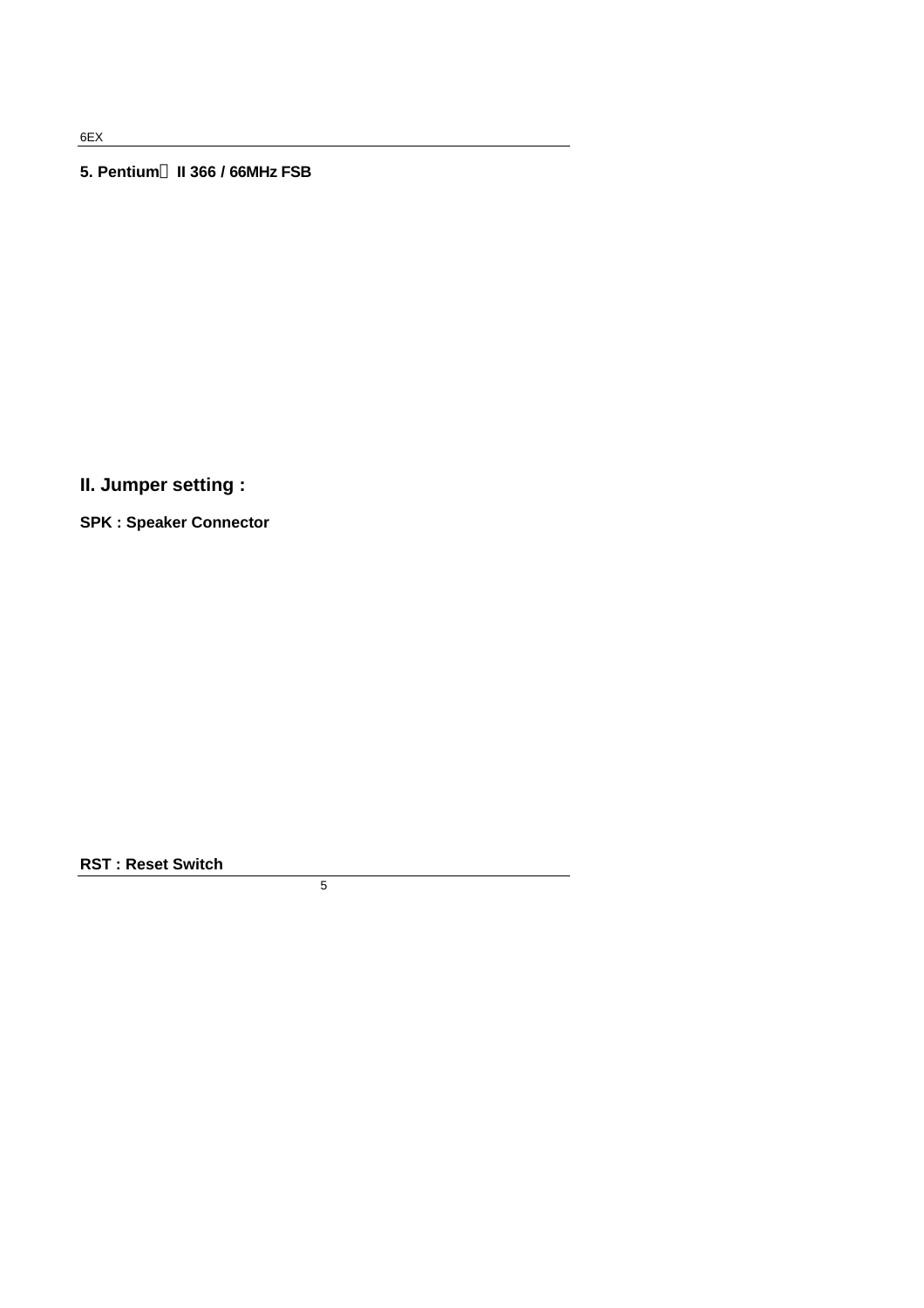**PWR : Power LED**

**HD : IDE Hard Disk Active LED**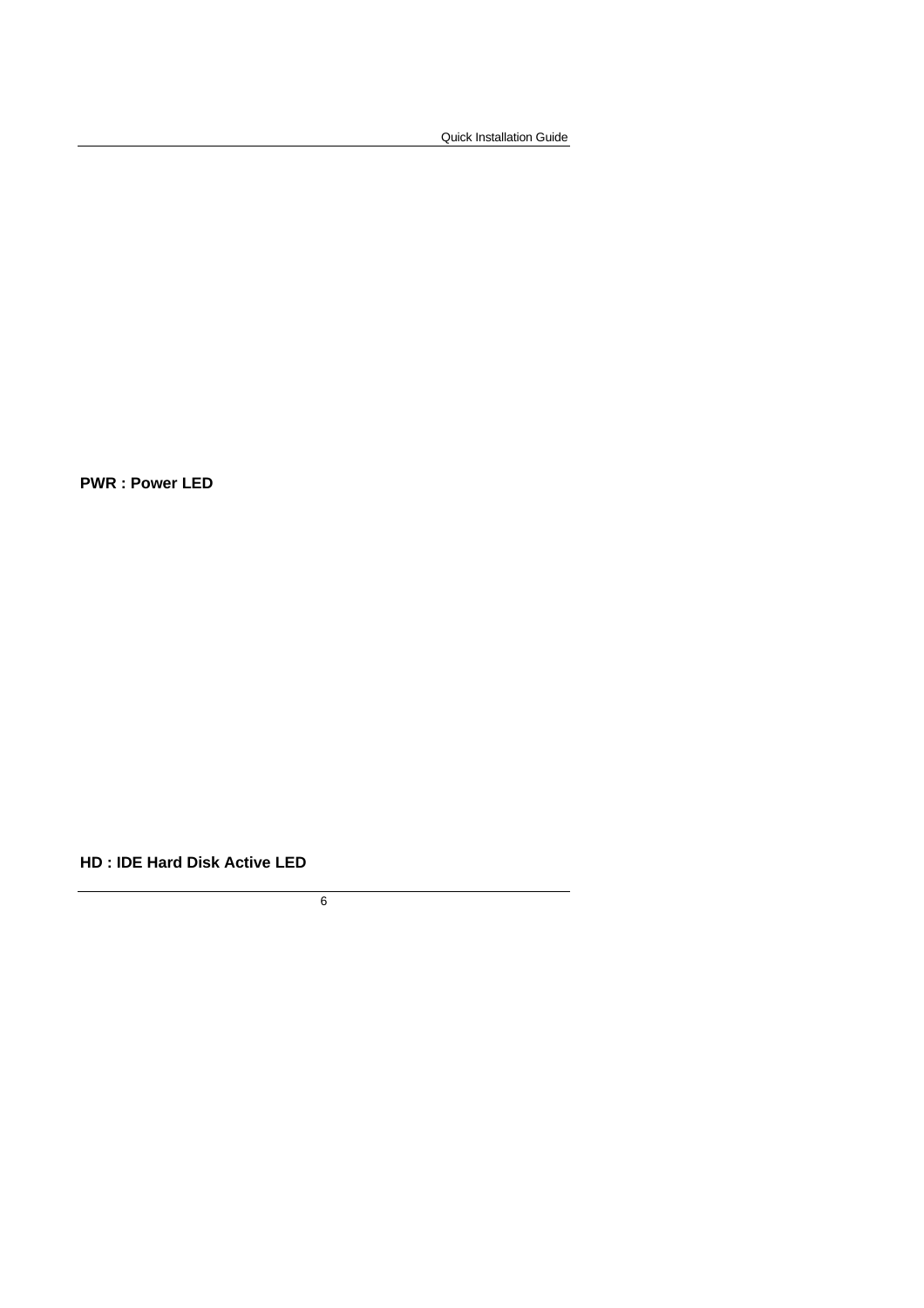**IR : Infrared Connector (Optional)**

**GN : Green Function Switch**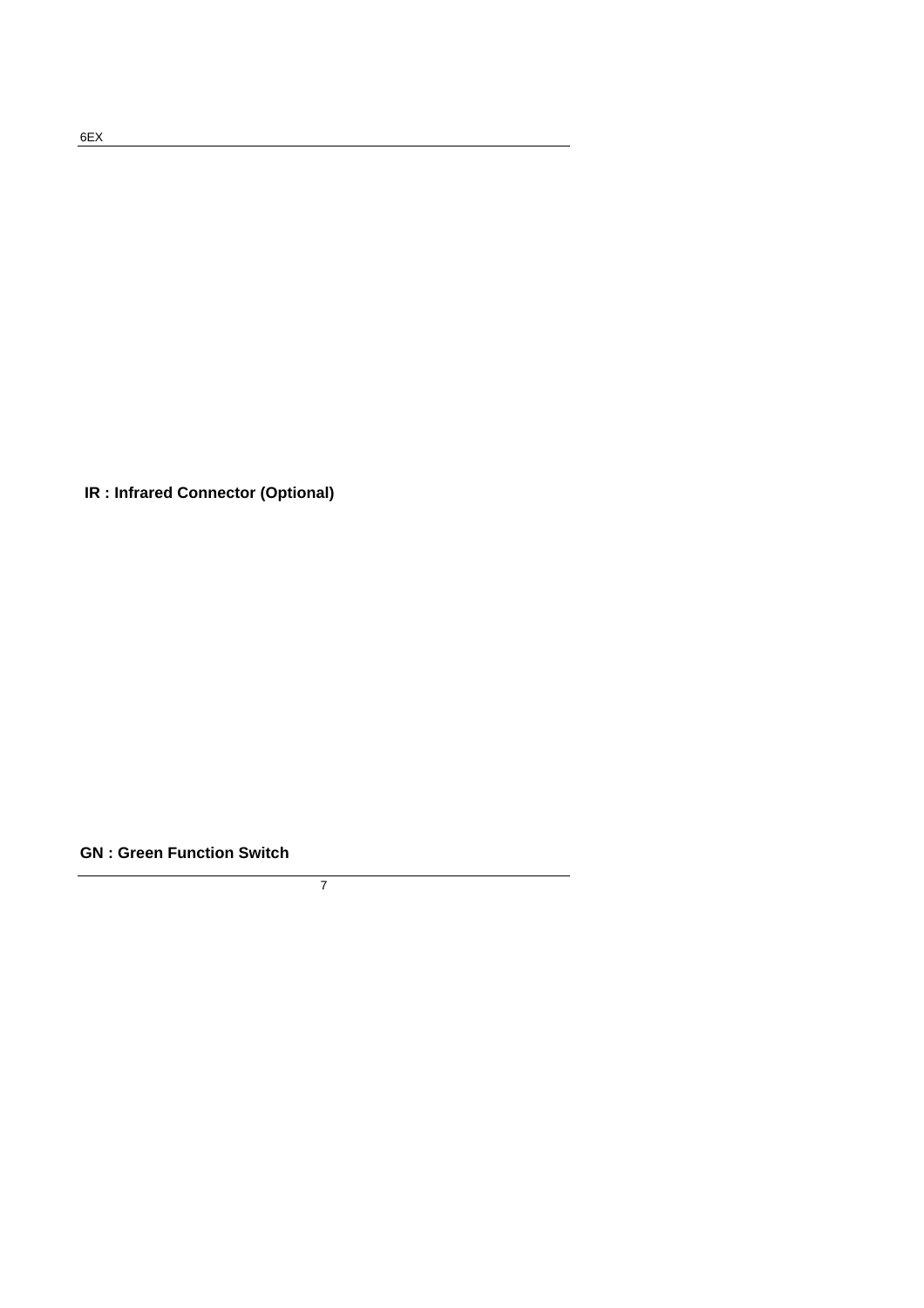**GD : Green LED**

**Soft PWR : Soft Power Connector**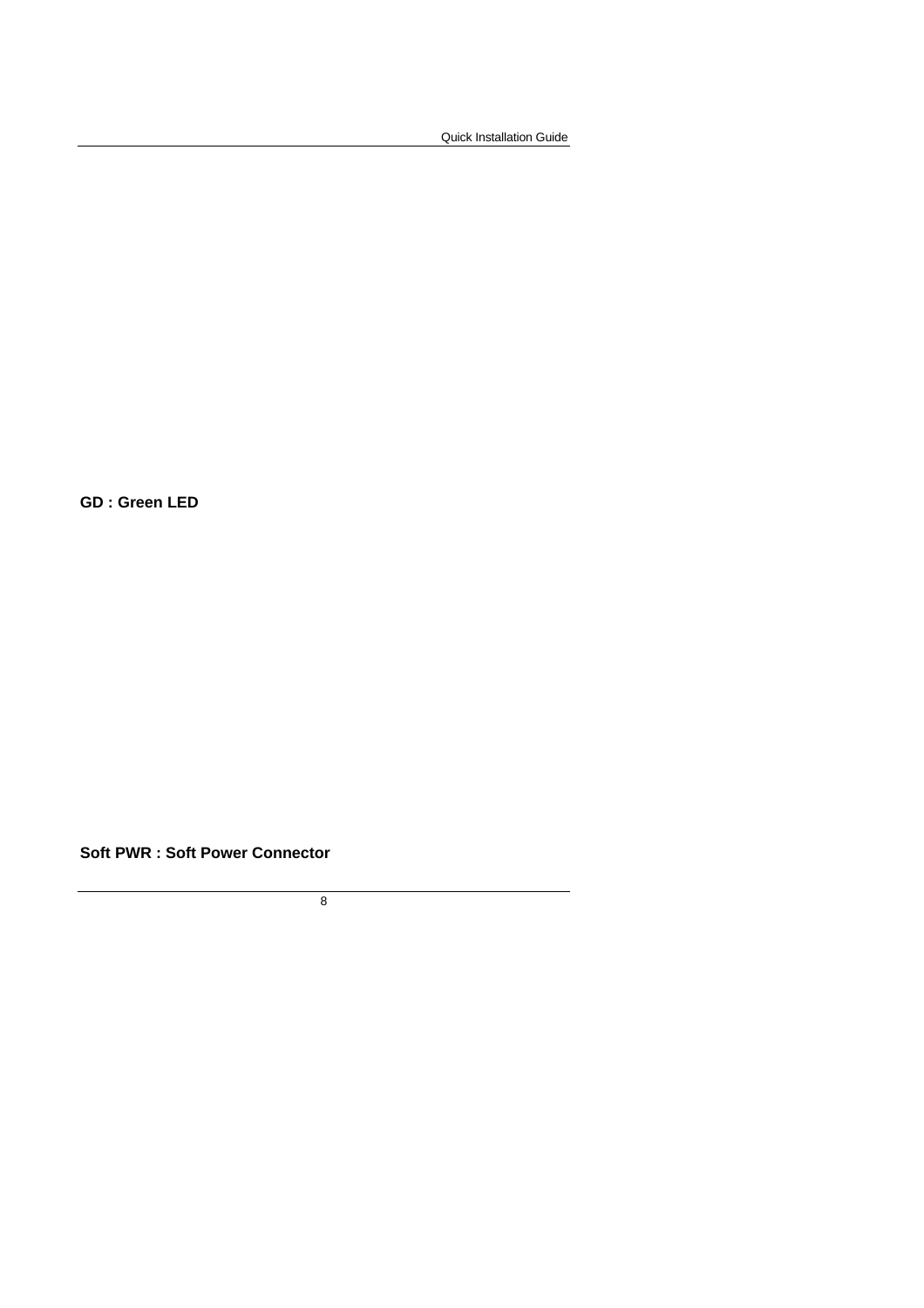**POWER : ATX Power Connector**

## **FAN PWR : CPU Cooling Fan Power Connector**

9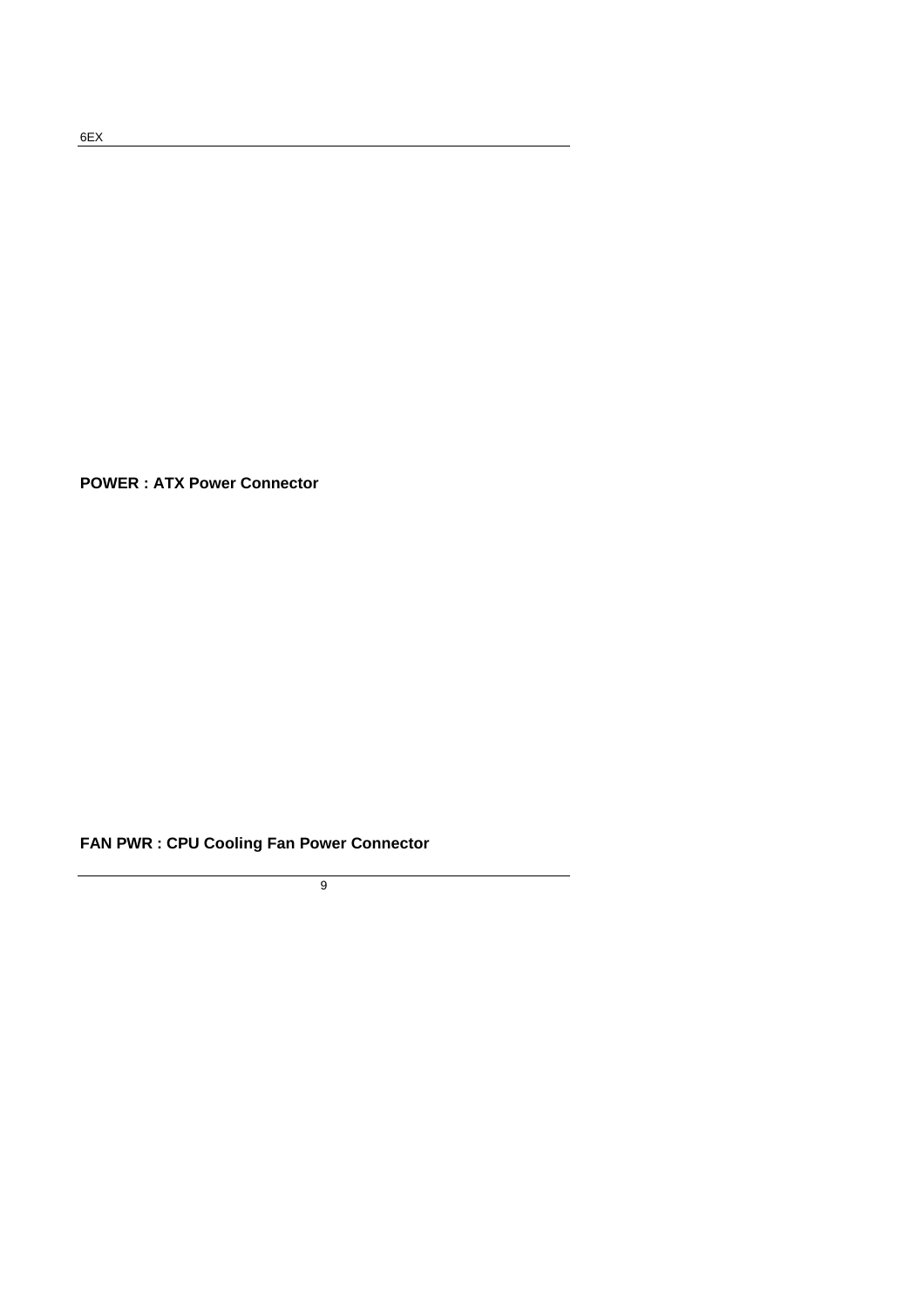**J2: Keyboard Connector & PS/2 Mouse**

**USB Port**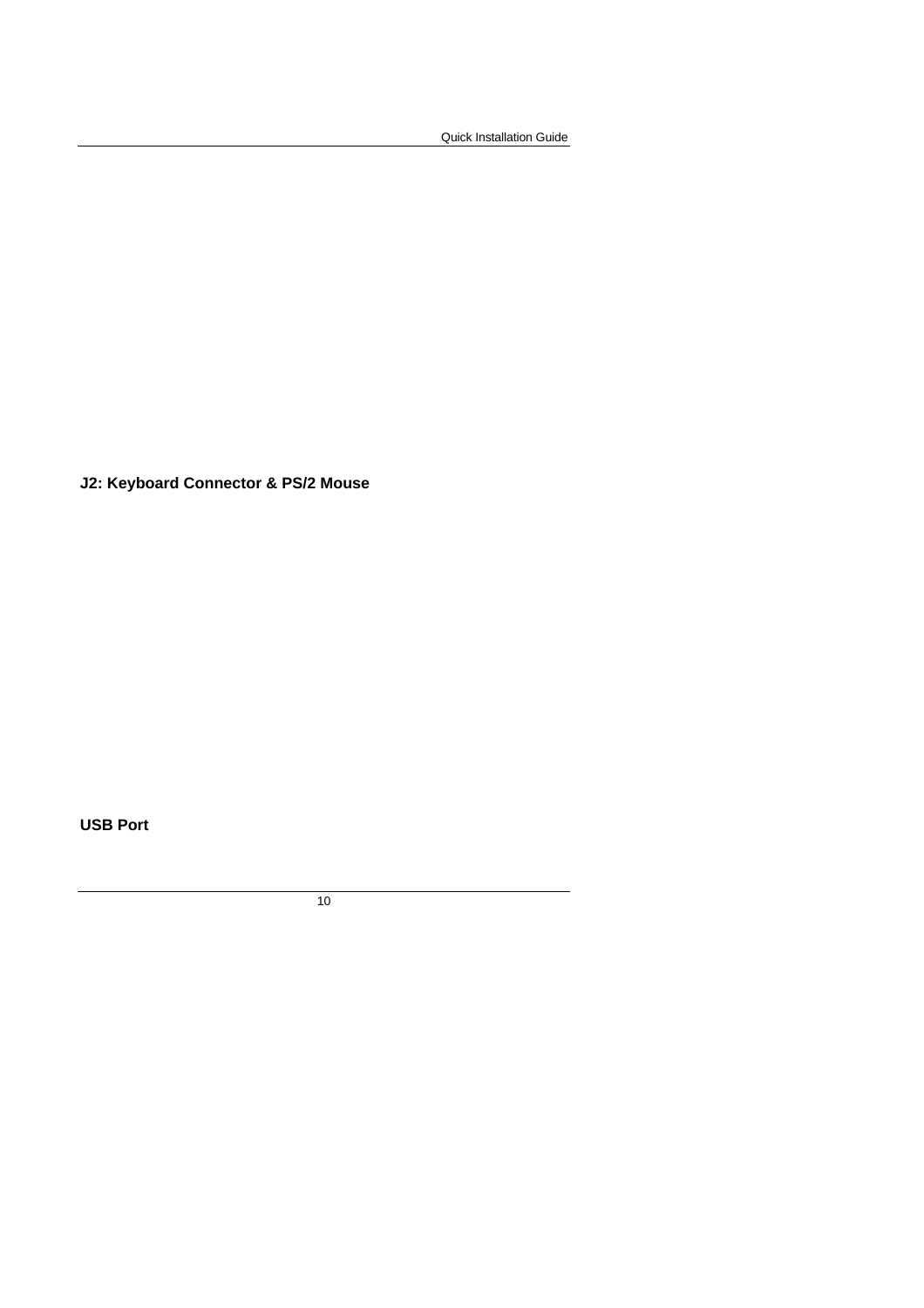**LPT PORT / COM A / COM B**

**IDE1: Primary IDE port**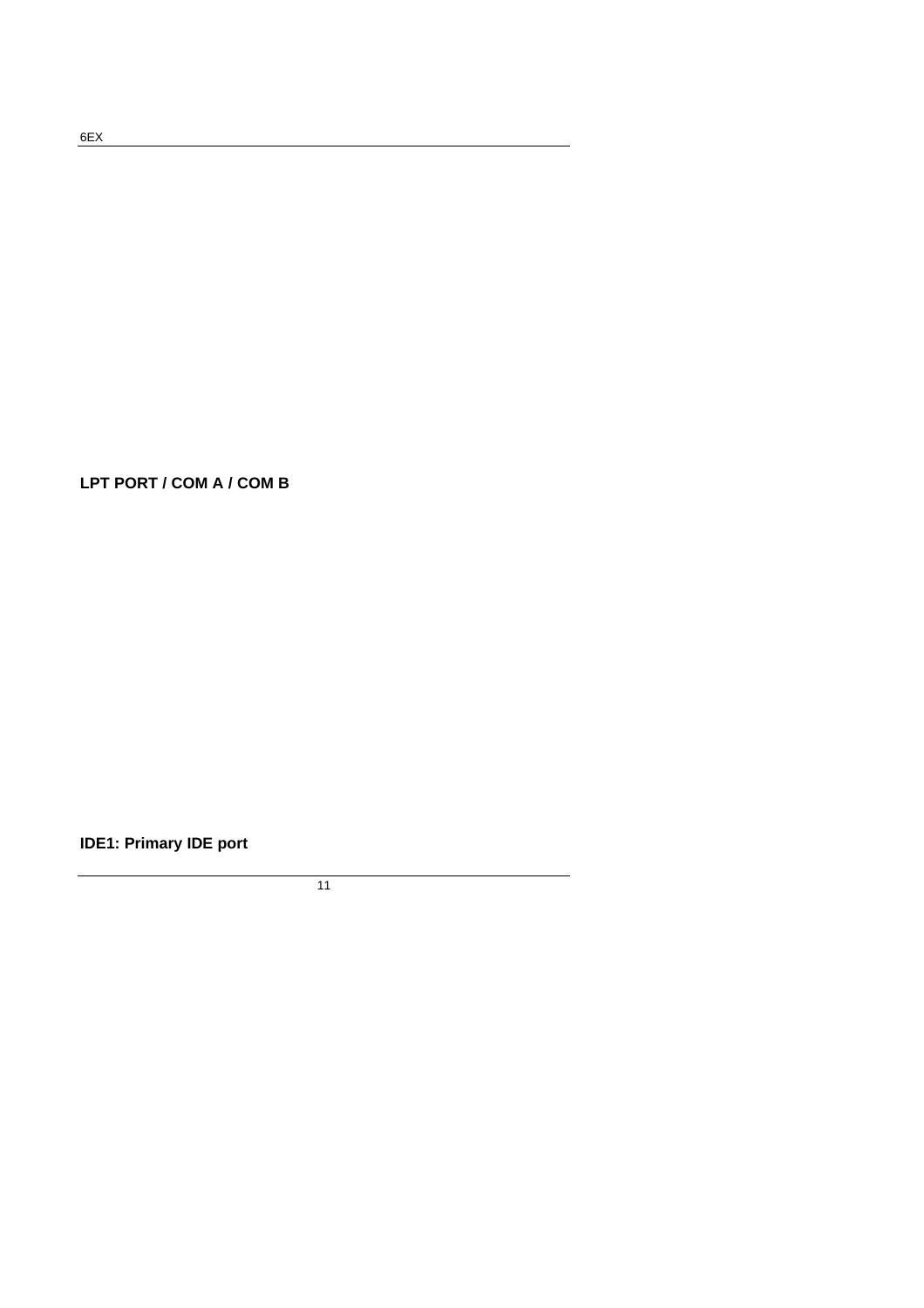**F**

 **IDE2: Secondary IDE port**

**LOPPY : FLOPPY PORT**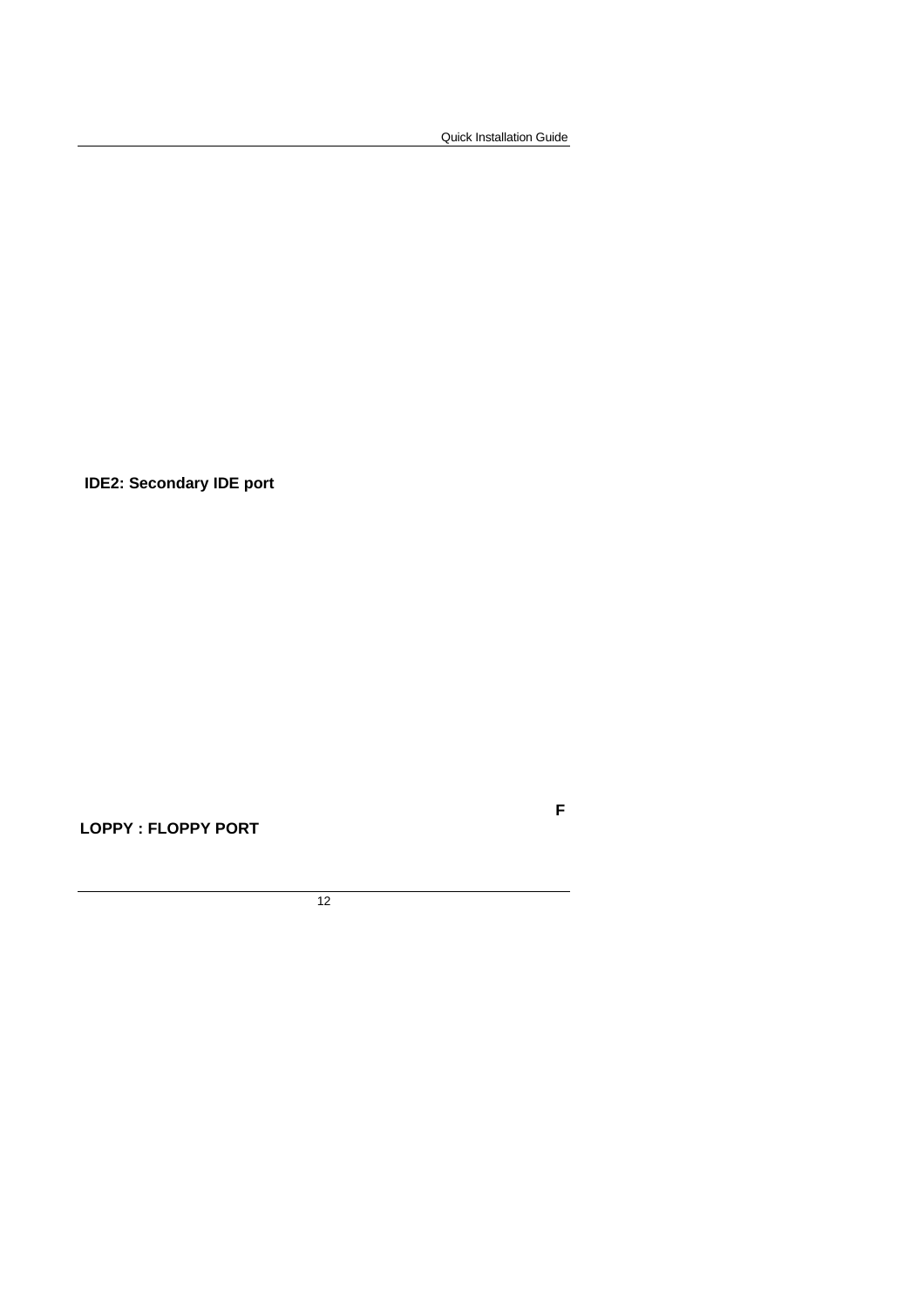**JP1 : Keyboard Power On**

**J13: System After Ac Back**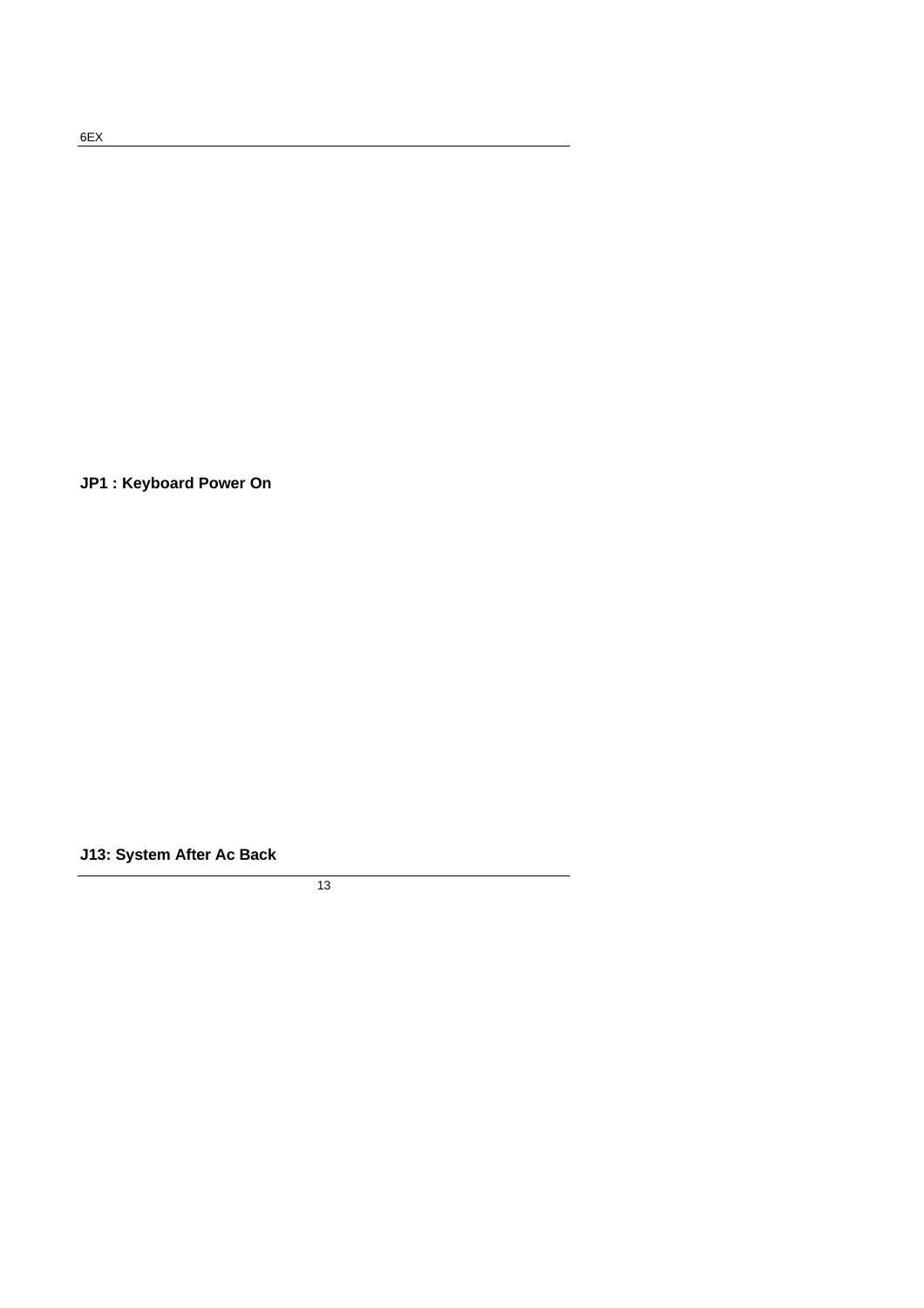## **III. Top Performance Test Setting:**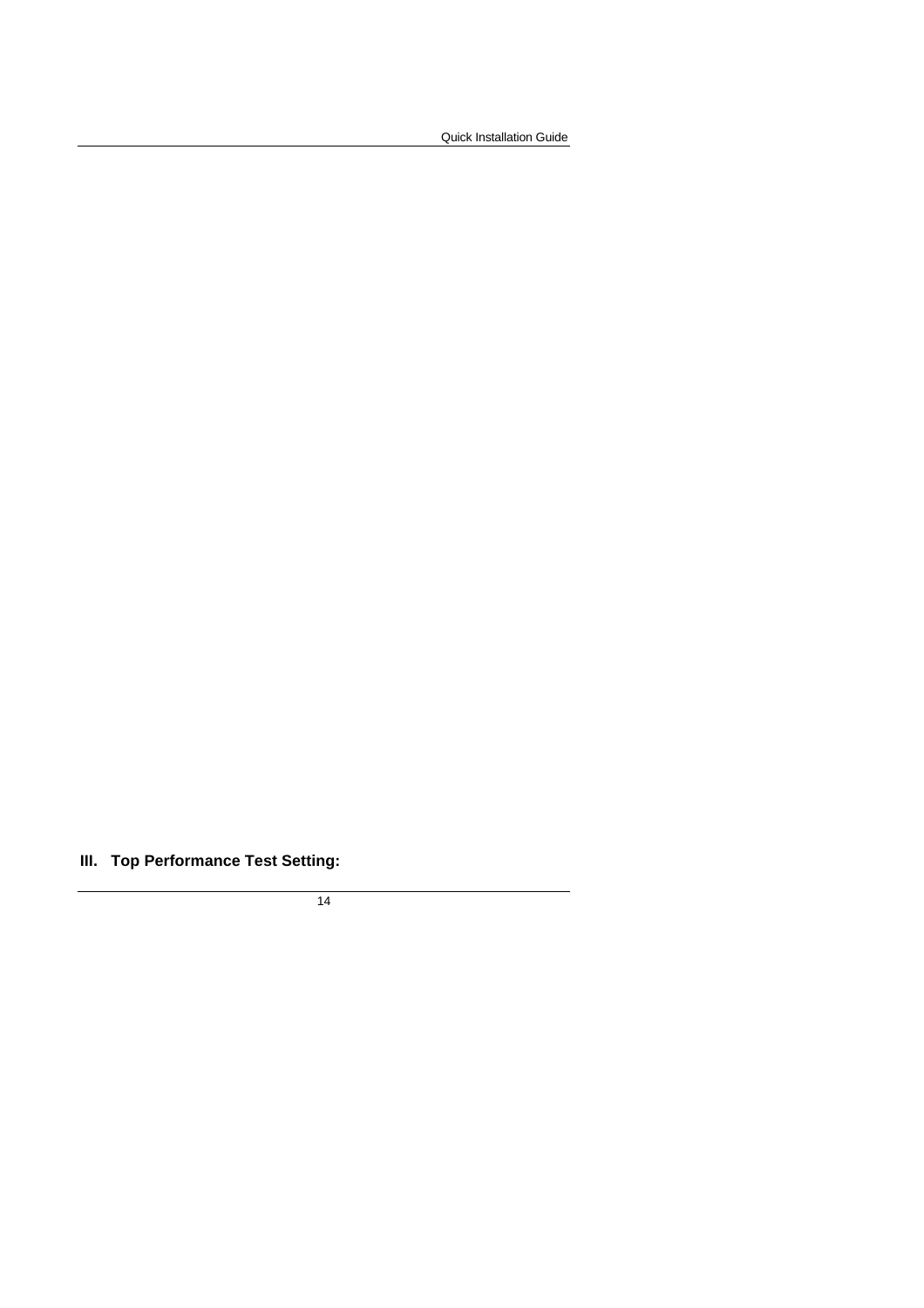The following performance data list is the testing results of some popular benchmark testing programs. Users have to modify the value for each item in chipset features as follow for top performance setting.

\*\* Each value of items as above depends on your hardware configuration : CPU , SDRAM , Cards , etc. Please modify each value of items If your system does not work properly .

15

#### 6EX